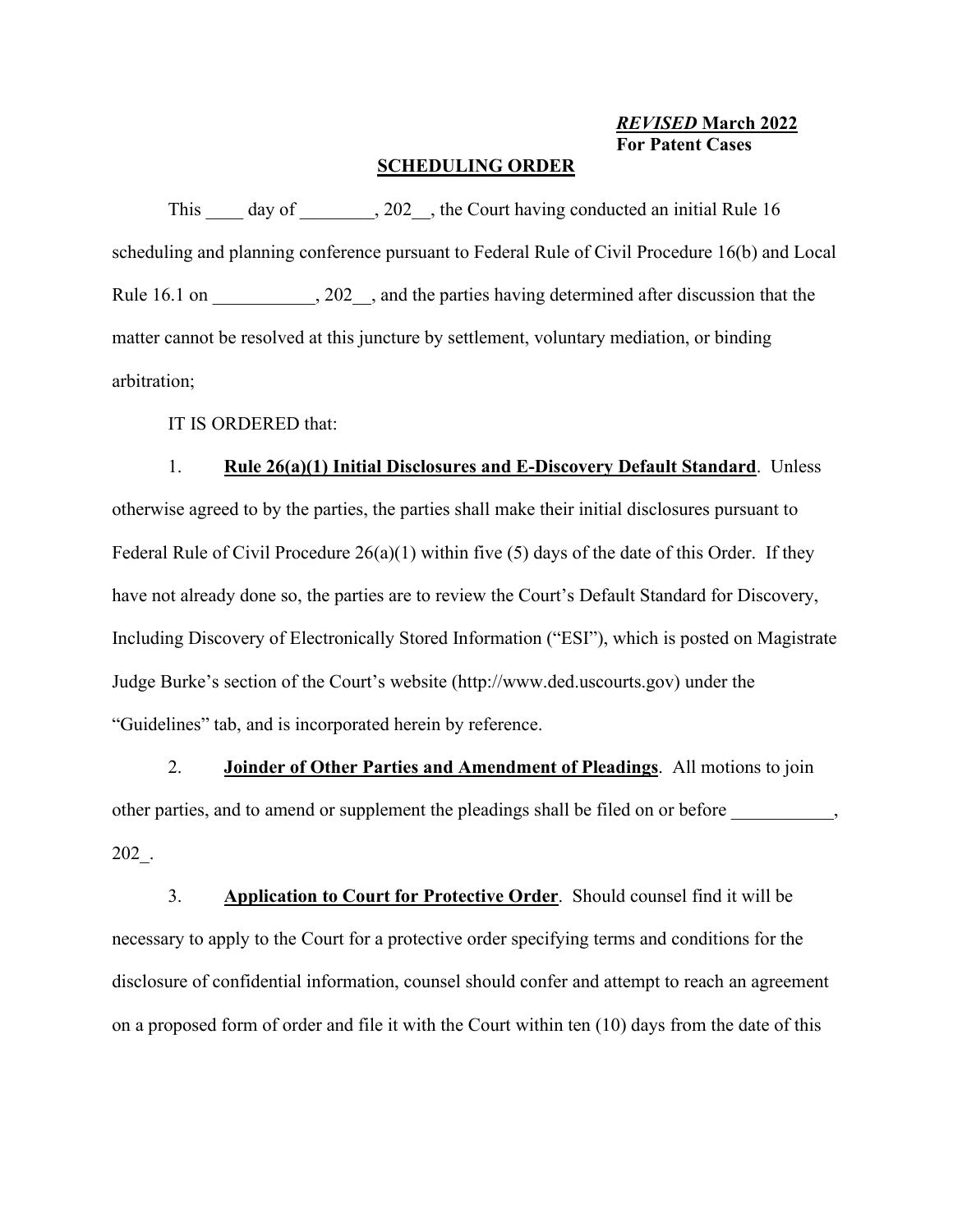Order. Should counsel be unable to reach an agreement on a proposed form of order, counsel must follow the provisions of Paragraph 7(g) below.

Any proposed protective order must include the following paragraph:

Other Proceedings. By entering this order and limiting the disclosure of information in this case, the Court does not intend to preclude another court from finding that information may be relevant and subject to disclosure in another case. Any person or party subject to this order who becomes subject to a motion to disclose another party's information designated "confidential" [the parties should list any other level of designation, such as "highly confidential," which may be provided for in the protective order] pursuant to this order shall promptly notify that party of the motion so that the party may have an opportunity to appear and be heard on whether that information should be disclosed.

4. **Papers Filed Under Seal**. When filing papers under seal, counsel shall follow the District Court's policy on Filing Sealed Civil Documents in CM/ECF and section G of the Administrative Procedures Governing Filing and Service by Electronic Means. A redacted version of any sealed document shall be filed electronically within seven (7) days of the filing of the sealed document.

Should any party intend to request to seal or redact all or any portion of a transcript of a court proceeding (including a teleconference), such party should expressly note that intent at the start of the court proceeding. Should the party subsequently choose to make a request for sealing or redaction, it must, promptly after the completion of the transcript, file with the Court a motion for sealing/redaction, and include as attachments: (1) a copy of the complete transcript highlighted so the Court can easily identify and read the text proposed to be sealed/redacted; and (2) a copy of the proposed redacted/sealed transcript. With its request, the party seeking redactions must demonstrate why there is good cause for the redactions and why disclosure of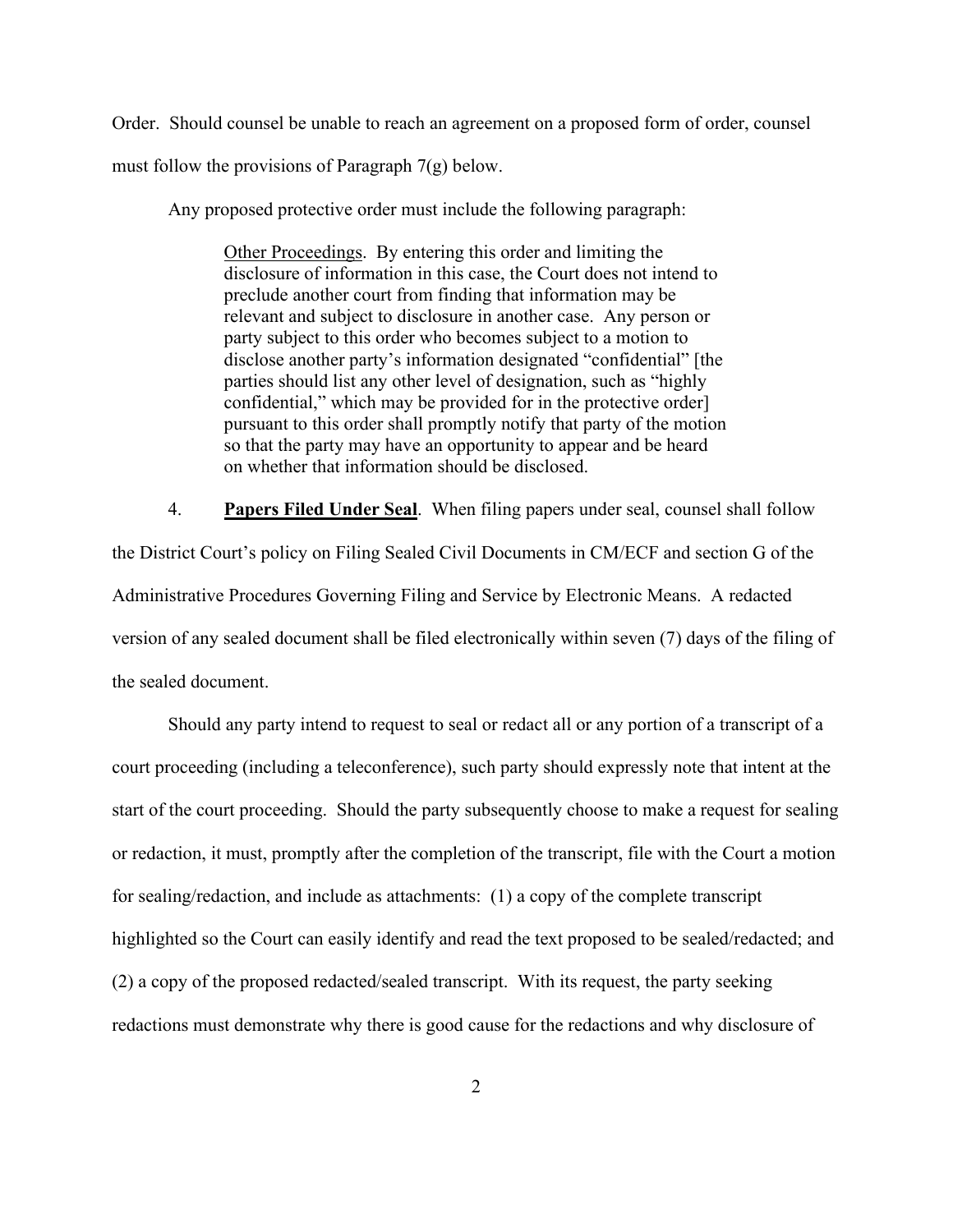the redacted material would work a clearly defined and serious injury to the party seeking redaction.

5. **Courtesy Copies**. The parties shall provide to the Court two (2) courtesy copies of all briefs and any other document filed in support of any briefs (i.e., appendices, exhibits, declarations, affidavits, etc.). This provision also applies to papers filed under seal. Unless ordered differently by the Court, such copies must be provided to the Court by no later than noon the business day after the filing is made electronically.

6. [Eliminate this paragraph in ANDA cases] **Disclosures**. Absent agreement among the parties, and approval of the Court:

a. If one or more of the patents-in-suit have already been licensed or the subject of a settlement agreement, either: (1) Plaintiff shall provide the licenses and/or settlement agreements to Defendant no later than \_\_\_\_\_\_\_\_\_\_\_, or (2) if Plaintiff requires a Court Order to make such disclosures, Plaintiff shall file any necessary proposed orders no later than electron electron Plaintiff shall represent in the scheduling order that it is complying or has complied with this requirement.

b. By Plaintiff shall identify the accused product(s), including accused methods and systems, and its damages model, as well as the asserted patent(s) that the accused product(s) allegedly infringe(s). Plaintiff shall also produce the file history for each asserted patent.

c. By \_\_\_\_\_\_\_\_\_\_\_, Defendant shall produce core technical documents related to the accused product(s), sufficient to show how the accused product(s) work(s),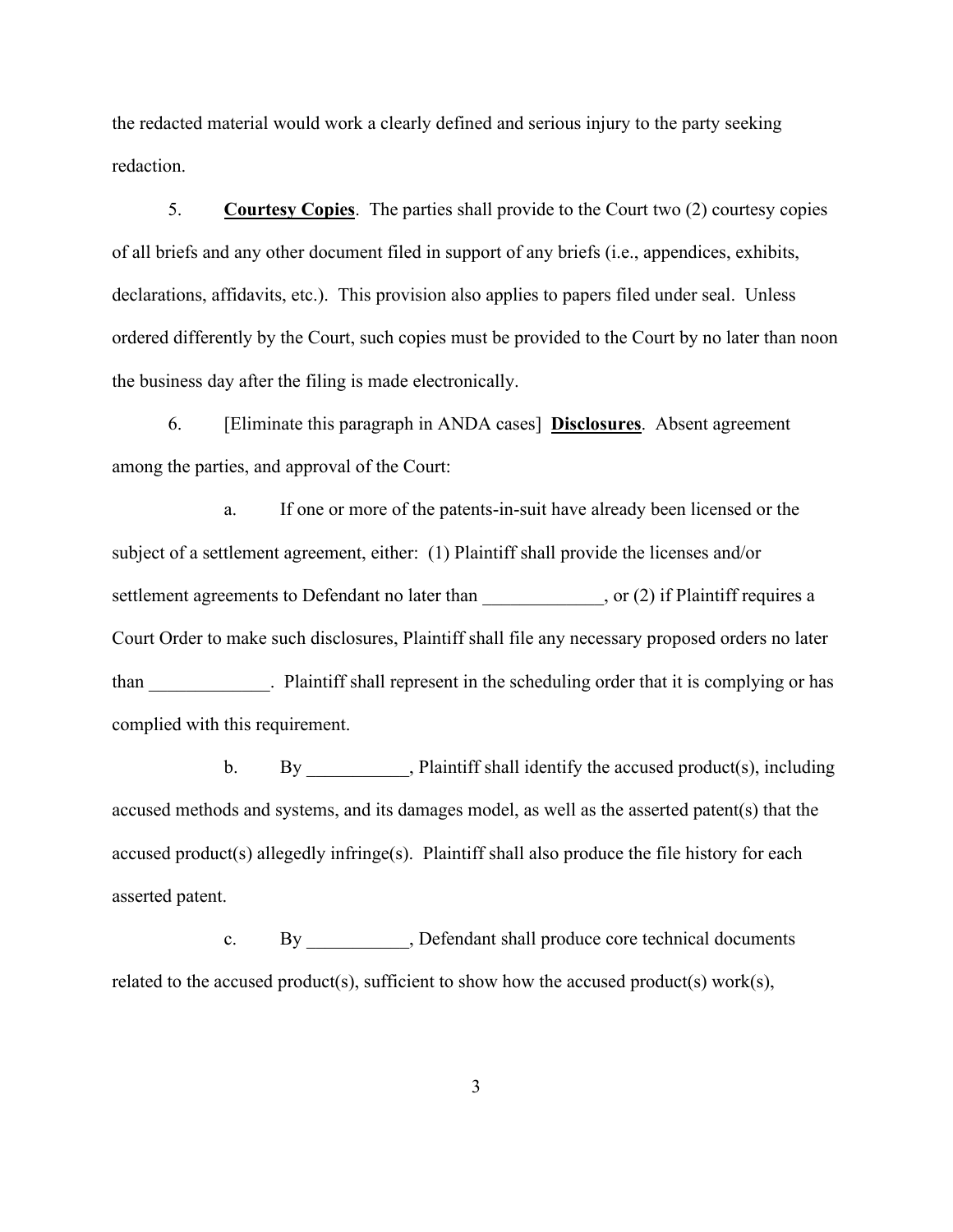including but not limited to non-publicly available operation manuals, product literature, schematics, and specifications. Defendant shall produce sales figures for the accused product(s).

d. By Plaintiff shall produce an initial claim chart relating each known accused product to the asserted claims each such product allegedly infringes.

e. By \_\_\_\_\_\_\_\_\_\_\_, Defendant shall produce its initial invalidity contentions for each asserted claim, as well as the known related invalidating references.

f. By \_\_\_\_\_\_\_\_\_\_\_, Plaintiff shall provide final infringement contentions.

g. By By Befendant shall provide final invalidity contentions.

h. The parties, if they think it necessary, should set times in the schedule for reducing the number of asserted claims and asserted prior art used for anticipation and obviousness combinations. The usual points where the Court will consider such limits are before claim construction and after a ruling on claim construction.

7. **Discovery**. Unless otherwise ordered by the Court, the limitations on discovery set forth in Local Rule 26.1 shall be strictly observed.

a. Discovery Cut Off. All discovery in this case shall be initiated so that it will be completed on or before \_\_\_\_\_\_\_\_, 202\_.

b. Document Production. Document production shall be substantially complete by \_\_\_\_\_\_\_, 202\_.

c. Requests for Admission. A maximum of requests for admission are permitted for each side.

d. Interrogatories.

4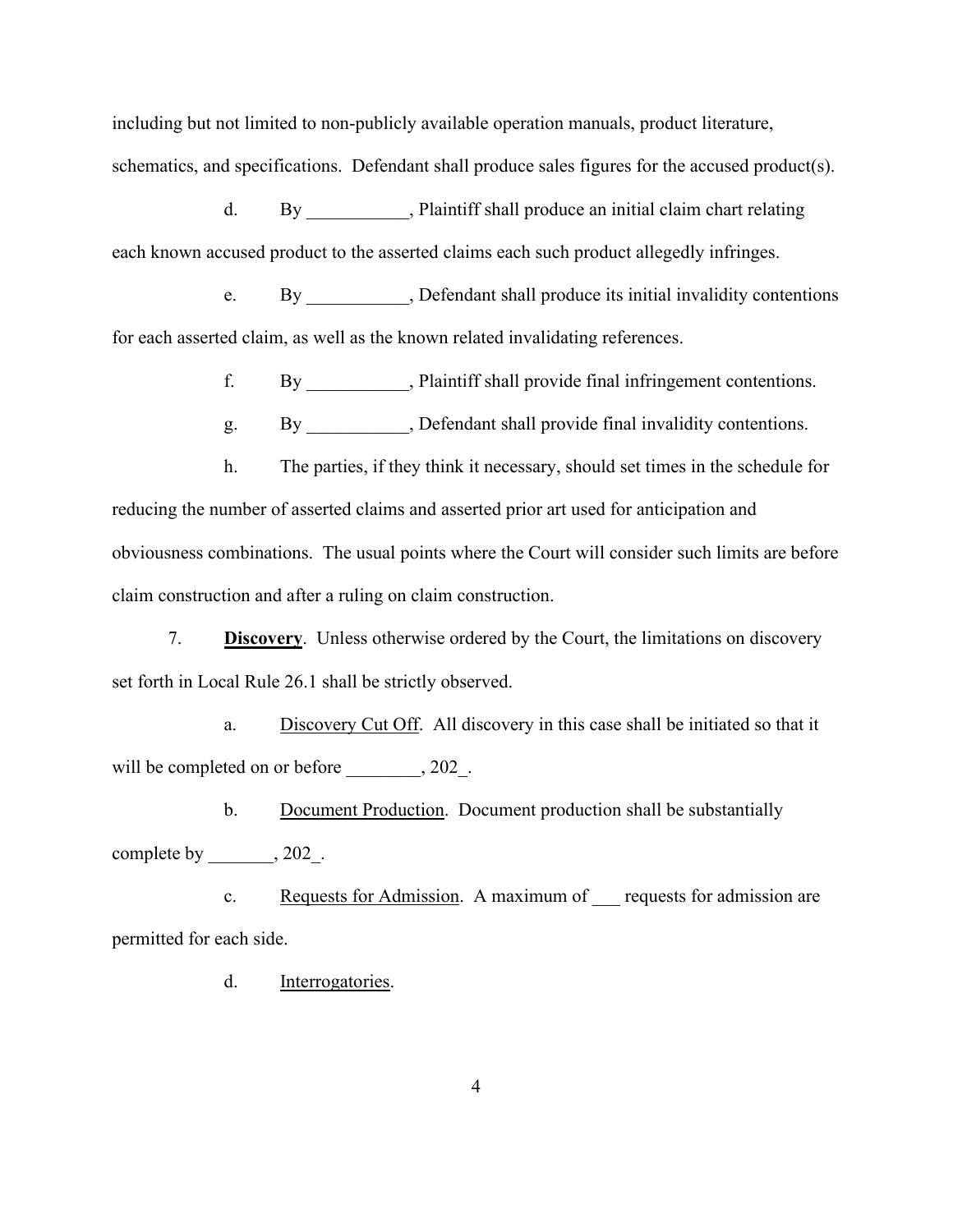i. A maximum of \_\_\_ interrogatories, including contention interrogatories, are permitted for each side.

ii. The Court encourages the parties to serve and respond to contention interrogatories early in the case. In the absence of agreement among the parties, contention interrogatories, if served, shall first be addressed by the party with the burden of proof. The adequacy of all interrogatory answers shall, in part, be judged by the level of detail each party provides; i.e., the more detail a party provides, the more detail a party shall receive.

e. Depositions.

i. Limitation on Hours for Deposition Discovery. Each side is limited to a total of hours of taking testimony by deposition upon oral examination.

ii. Location of Depositions. Any party or representative (officer, director, or managing agent) of a party filing a civil action in this Court must ordinarily be required, upon request, to submit to a deposition at a place designated within this district. Exceptions to this general rule may be made by order of the Court. A defendant who becomes a counterclaimant, cross-claimant, or third-party plaintiff shall be considered as having filed an action in this Court for the purpose of this provision.

f. Disclosure of Expert Testimony.

i. Expert Reports. For the party who has the initial burden of proof on the subject matter, the initial Federal Rule  $26(a)(2)$  disclosure of expert testimony is due on or before \_\_\_\_\_\_\_\_\_\_\_, 202\_. The supplemental disclosure to contradict or rebut evidence on the same matter identified by another party is due on or before \_\_\_\_\_\_\_\_\_\_\_\_, 202\_. Reply expert reports from the party with the initial burden of proof are due on or before \_\_\_\_\_\_\_\_\_, 202\_.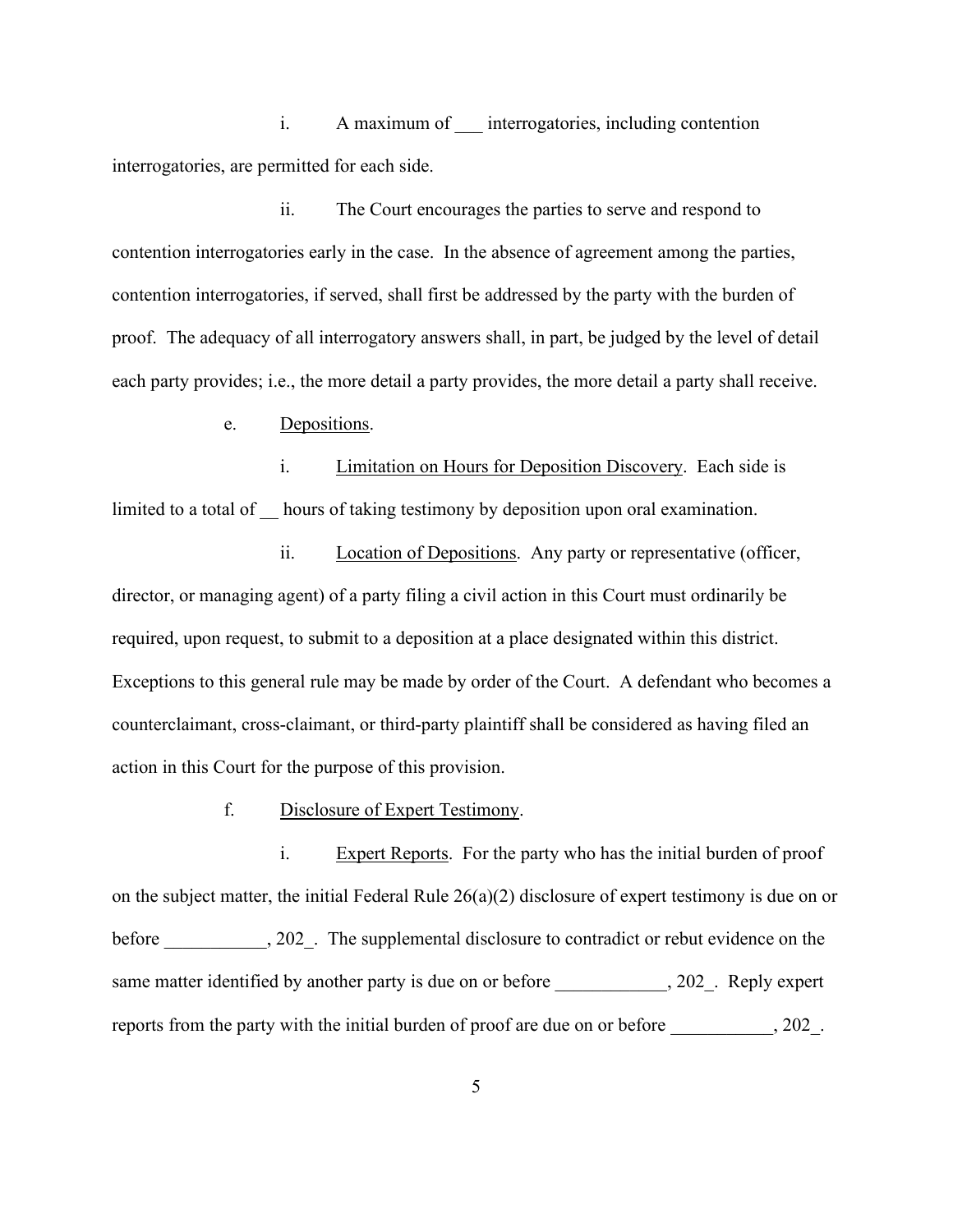No other expert reports will be permitted without either the consent of all parties or leave of the Court. Along with the submissions of the expert reports, the parties shall advise of the dates and times of their experts' availability for deposition.

ii. Expert Report Supplementation. The parties agree they [will] [will not] [CHOOSE ONE] permit expert declarations to be filed in connection with motions briefing (including case-dispositive motions).

### iii. Objections to Expert Testimony.

[For ANDA cases] To the extent any objection to expert testimony is made pursuant to the principles announced in *Daubert v. Merrell Dow Pharm., Inc.*, 509 U.S. 579 (1993), as incorporated in Federal Rule of Evidence 702, it shall be made by motion no later than fourteen days after the close of expert discovery, unless otherwise ordered by the Court. Briefing will be presented pursuant to the Court's Local Rules.

[For non-ANDA cases] To the extent any objection to expert testimony is made pursuant to the principles announced in *Daubert v. Merrell Dow Pharm., Inc.*, 509 U.S. 579 (1993), as incorporated in Federal Rule of Evidence 702, it shall be made by motion no later than the deadline for dispositive motions set forth herein, unless otherwise ordered by the Court. Briefing on such motions is subject to the page limits set out in connection with briefing of case dispositive motions.

g. Discovery Matters and Disputes Relating to Protective Orders.

i. Any discovery motion filed without first complying with the following procedures will be denied without prejudice to renew pursuant to these procedures.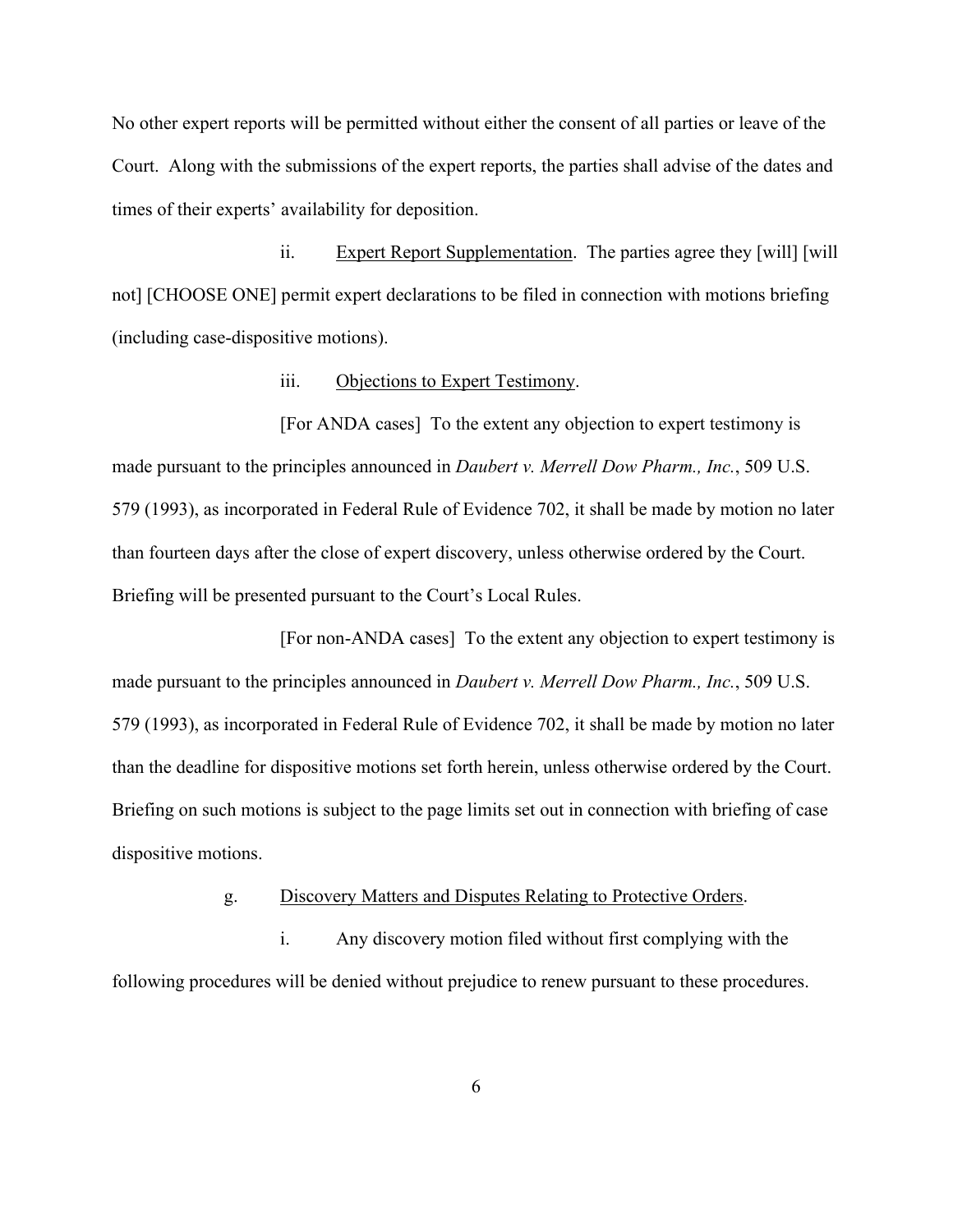ii. Should counsel find, after good faith efforts—including *verbal* communication among Delaware and Lead Counsel for all parties to the dispute—that they are unable to resolve a discovery matter or a dispute regarding a protective order (other than that involving the initial drafting of a protective order, which is discussed further below), the parties involved in the discovery matter or protective order dispute shall file a joint letter in substantially the following form:

Dear Judge Burke:

The parties in the above-referenced matter write to request the scheduling of a discovery teleconference.

The following attorneys, including at least one Delaware Counsel and at least one Lead Counsel per party, participated in a verbal meet-and-confer (in person and/or by telephone) on the following date(s):

Delaware Counsel:

Lead Counsel:

The disputes requiring judicial attention are listed below:

[provide here a non-argumentative list of disputes requiring judicial attention]

iii. The moving party (i.e., the party seeking relief from the Court)

should also file a "Motion For Teleconference To Resolve Discovery Dispute." The suggested text for this motion can be found in Judge Burke's section of the Court's website, in the "Forms" tab, under the heading "Discovery Matters - Motion to Resolve Discovery Dispute."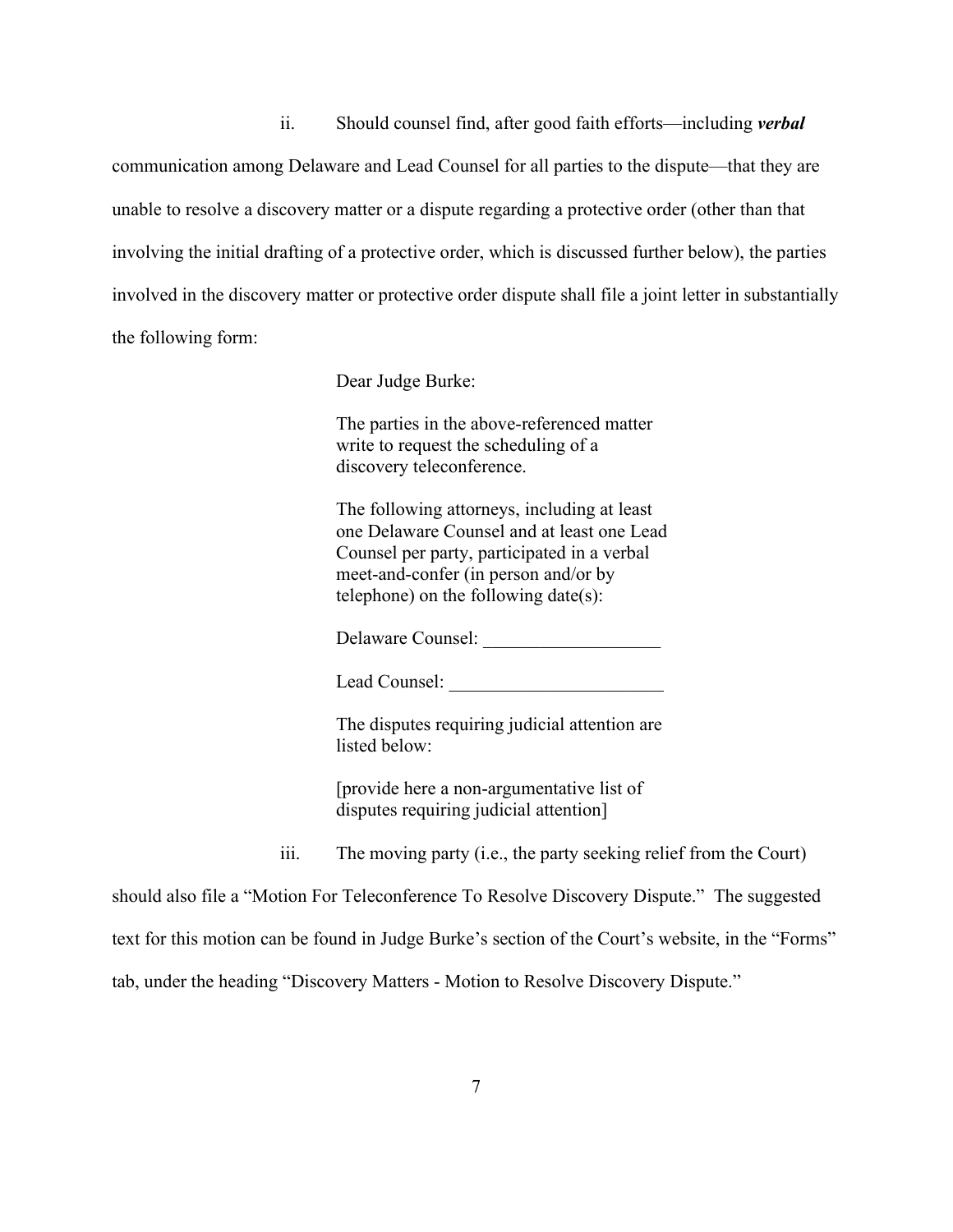iv. The Court will thereafter set a discovery dispute telephone conference and a briefing schedule. The movant's opening letter brief shall include as attachments: (1) a proposed order, attached as an exhibit, setting out the nature of the relief requested of the Court; and (2) to the extent that the dispute relates to responses to certain discovery requests, an attached exhibit (or exhibits) containing the requests and the responses in dispute. To the extent that factual issues are disputed or are otherwise central to the Court's analysis, the parties shall attach as an exhibit (or exhibits) to their letter briefs sworn declarations or affidavits regarding those issues. The parties should also consult and follow Judge Burke's "Guidelines for Discovery Disputes," which is found in the "Guidelines" tab on Judge Burke's section of the District Court's website. The parties shall also comply with paragraph 5 regarding the submission of courtesy copies; if they fail to do so, the telephone conference may be cancelled.

v. Should the Court find further briefing necessary upon the conclusion of the telephone conference, the Court will order it. Alternatively, the Court may choose to resolve the dispute prior to the telephone conference and will, in that event, cancel the conference.

vi. Should counsel find, after good faith efforts—including *verbal* communication among Delaware and Lead Counsel for all parties to the dispute—that they are unable to resolve a dispute regarding the initial drafting of a protective order, the parties involved in the dispute shall file a joint letter in substantially the following form:

Dear Judge Burke:

The parties in the above-referenced matter write to request the scheduling of a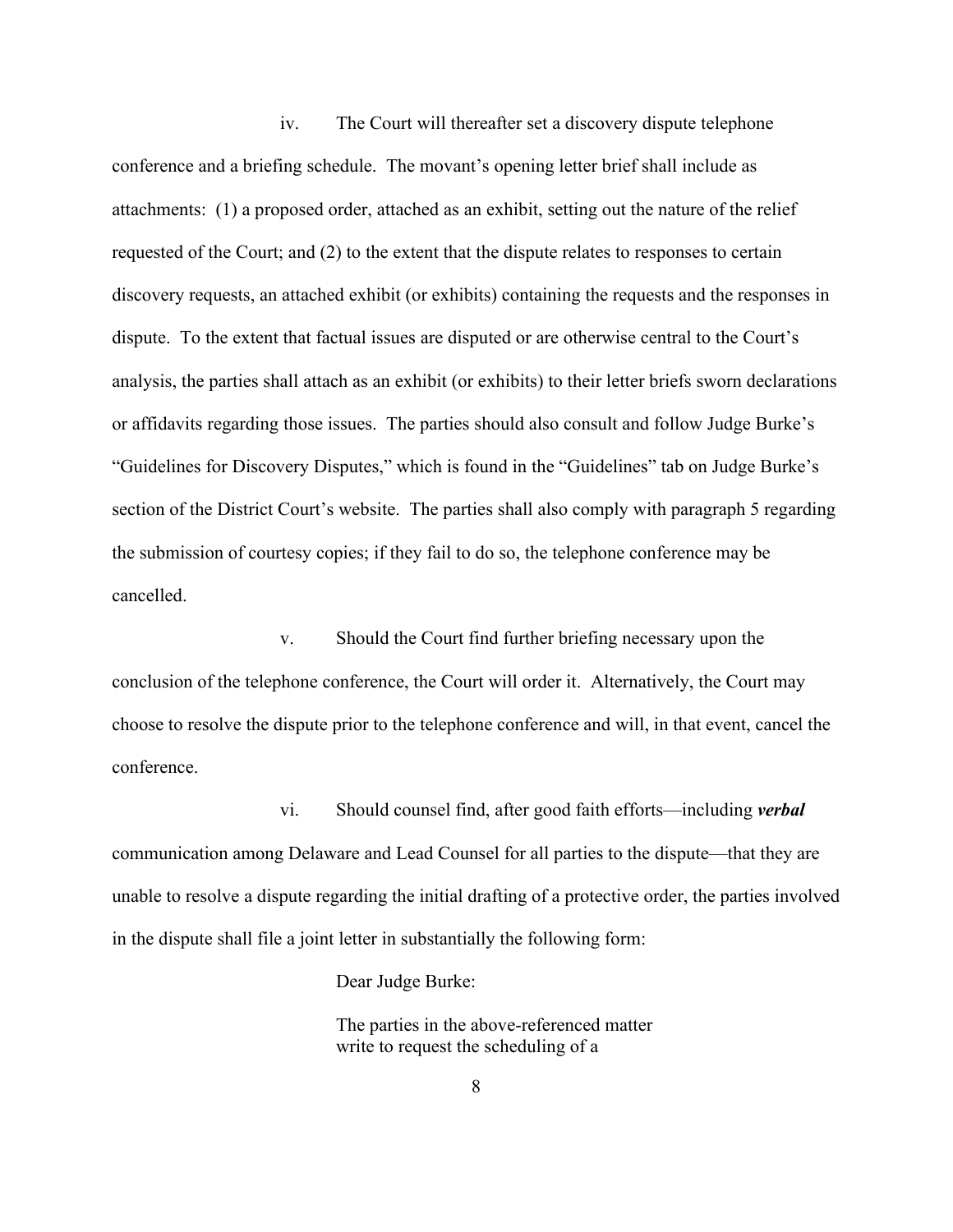teleconference to resolve a protective order dispute.

The following attorneys, including at least one Delaware Counsel and at least one Lead Counsel per party, participated in a verbal meet-and-confer (in person and/or by telephone) on the following date(s):

Delaware Counsel:

Lead Counsel:

The disputes requiring judicial attention are listed below:

[provide here a non-argumentative list of disputes requiring judicial attention]

vii. The parties shall also file a "Joint Motion For Teleconference To

Resolve Protective Order Dispute." The suggested text for this motion can be found in Judge Burke's section of the Court's website, in the "Forms" tab, under the heading "Discovery Matters - Joint Motion to Resolve Protective Order Dispute."

viii. The Court will thereafter set a protective order dispute

teleconference and a briefing schedule. Along with their respective letter briefs, each side should include as an attachment the side's proposal as to how the content of the disputed portion(s) of the protective order should read. The parties shall also comply with paragraph 5 regarding the submission of courtesy copies; if they fail to do so, the telephone conference may be cancelled.

ix. Should the Court find further briefing necessary upon the conclusion of the telephone conference, the Court will order it. Alternatively, the Court may choose to resolve the dispute prior to the telephone conference and will, in that event, cancel the conference.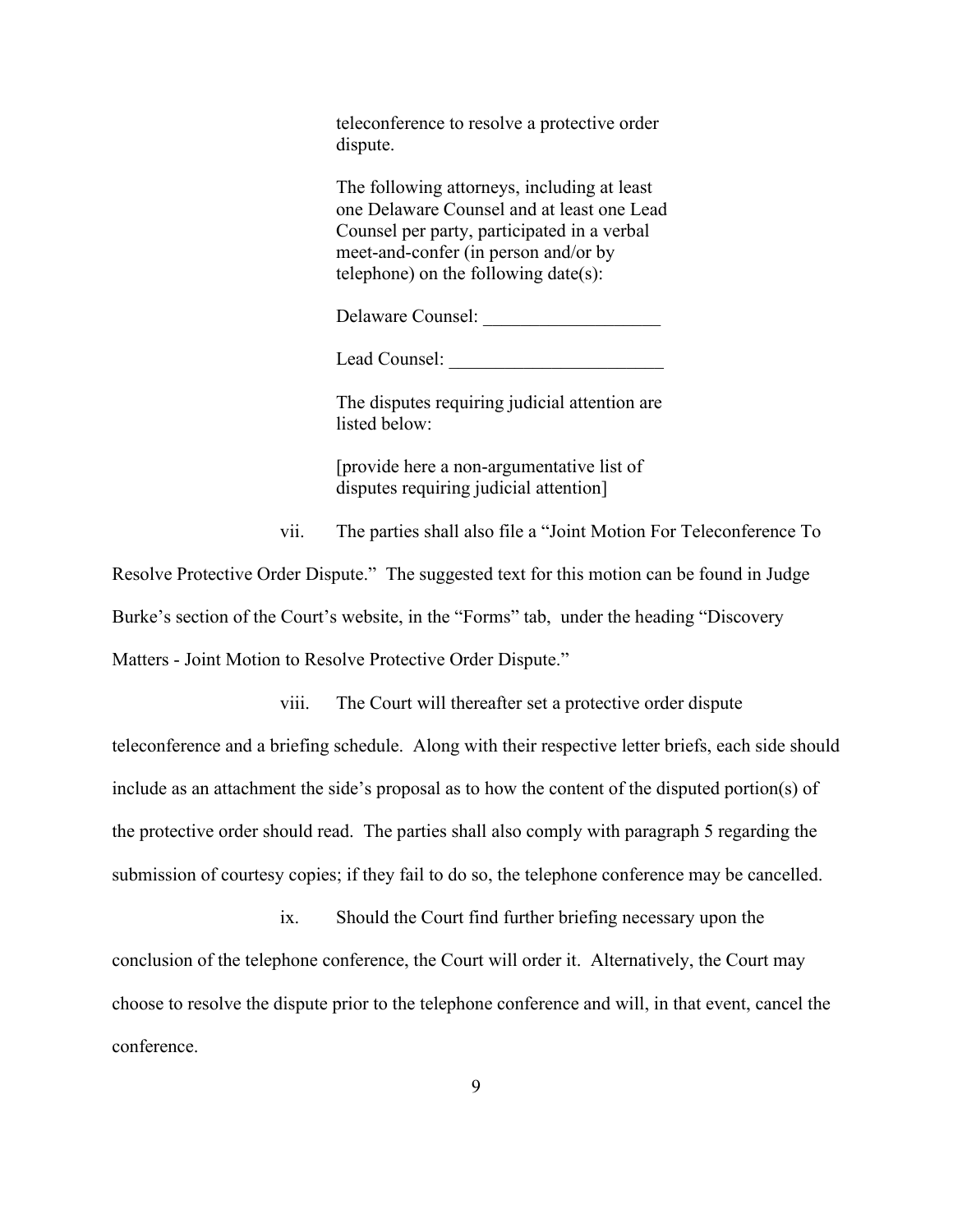# 8. **Motions to Amend**.

a. Any motion to amend a pleading shall *NOT* be accompanied by an opening brief but shall, instead, be accompanied by a letter, not to exceed three (3) single-spaced pages, describing the basis for the requested relief, and shall attach the proposed amended pleading as well as a "blackline" comparison to the prior pleading.

b. Within seven (7) days after the filing of a motion in compliance with this Order, any party opposing such a motion shall file a responsive letter, not to exceed five (5) single-spaced pages.

c. Within three (3) days thereafter, the moving party may file a reply letter, not to exceed two (2) single-spaced pages, and, by this same date, the parties may file a letter requesting a teleconference to address the motion to amend.

# 9. **Motions to Strike**.

a. Any motion to strike any pleading or other document or testimony shall *NOT* be accompanied by an opening brief but shall, instead, be accompanied by a letter, not to exceed three (3) single-spaced pages, describing the basis for the requested relief, and shall attach the document to be stricken.

b. Within seven (7) days after the filing of a motion in compliance with this Order, any party opposing such a motion shall file a responsive letter, not to exceed five (5) single-spaced pages.

c. Within three (3) days thereafter, the moving party may file a reply letter, not to exceed two (2) single-spaced pages, and, by this same date, the parties may file a letter requesting a teleconference to address the motion to strike.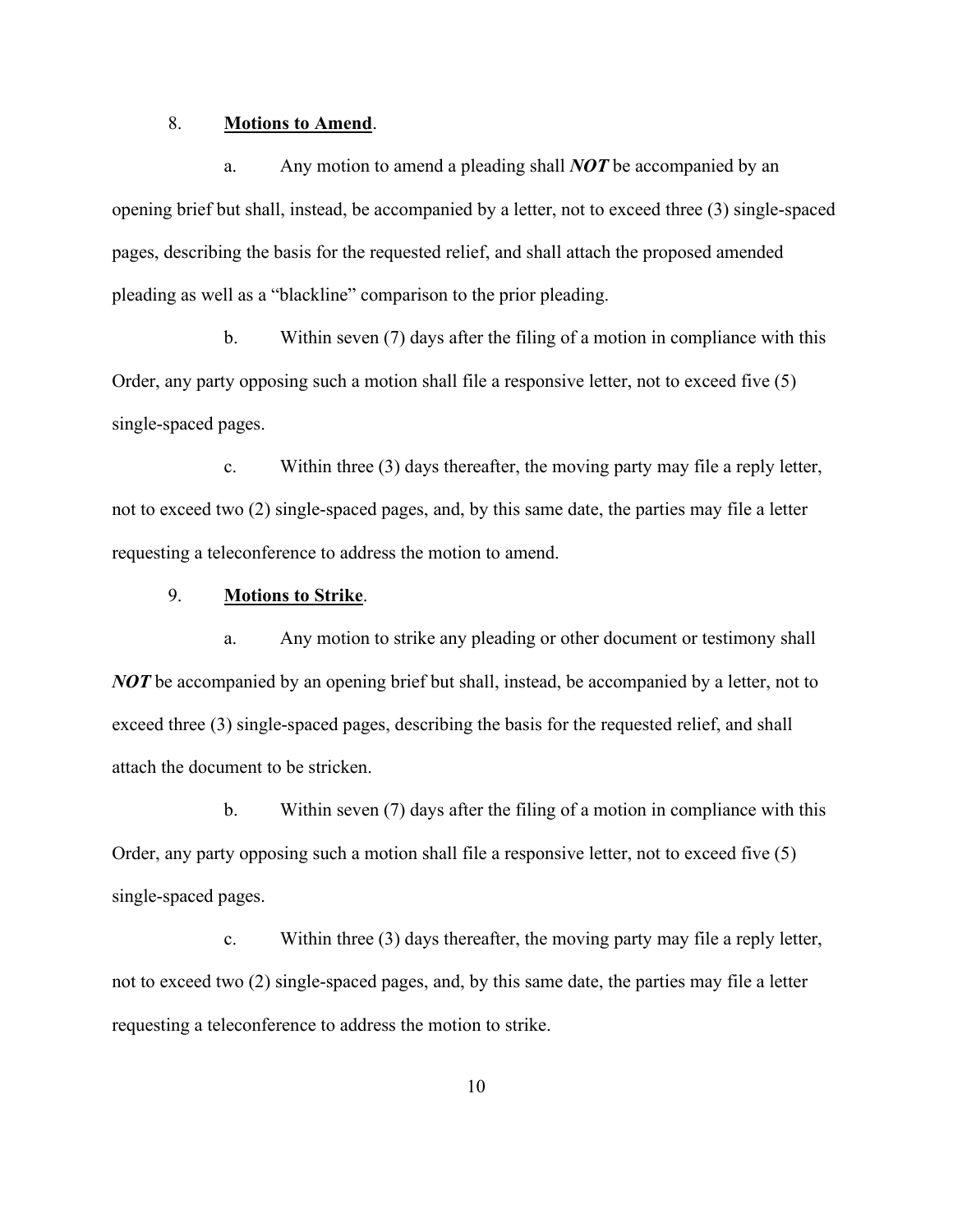#### 10. **Motions to Stay**.

a. Any motion to stay shall *NOT* be accompanied by an opening brief but shall, instead, be accompanied by a letter, not to exceed three (3) single-spaced pages, describing the basis for the requested relief.

b. Within seven (7) days after the filing of a motion in compliance with this Order, any party opposing such a motion shall file a responsive letter, not to exceed five (5) single-spaced pages.

c. Within three (3) days thereafter, the moving party may file a reply letter, not to exceed two (2) single-spaced pages, and, by this same date, the parties may file a letter requesting a teleconference to address the motion to stay.

11. **Tutorial Describing the Technology and Matters in Issue**. The parties may (though they are not required to) provide the Court, no later than the date on which the Joint Claim Construction Brief is due, with a tutorial on the technology at issue. In this regard, the parties may separately submit a DVD/flash drive containing a tutorial that is not more than 30 minutes in length. The tutorial should focus on the technology at issue and should not be used to argue claim construction contentions. The parties may choose to file their tutorial(s) under seal, subject to any protective order in effect. Each party may comment, in writing (in no more than 5 pages) on the opposing party's tutorial. Any such comment shall be filed no later than seven days after the Joint Claim Construction Brief is due. As to the format selected, the parties should confirm the Court's technical abilities to access the information contained in the tutorial.

12. **Claim Construction Issue Identification**. On 302, the parties shall exchange a list of those claim term(s)/phrase(s) that they believe need construction and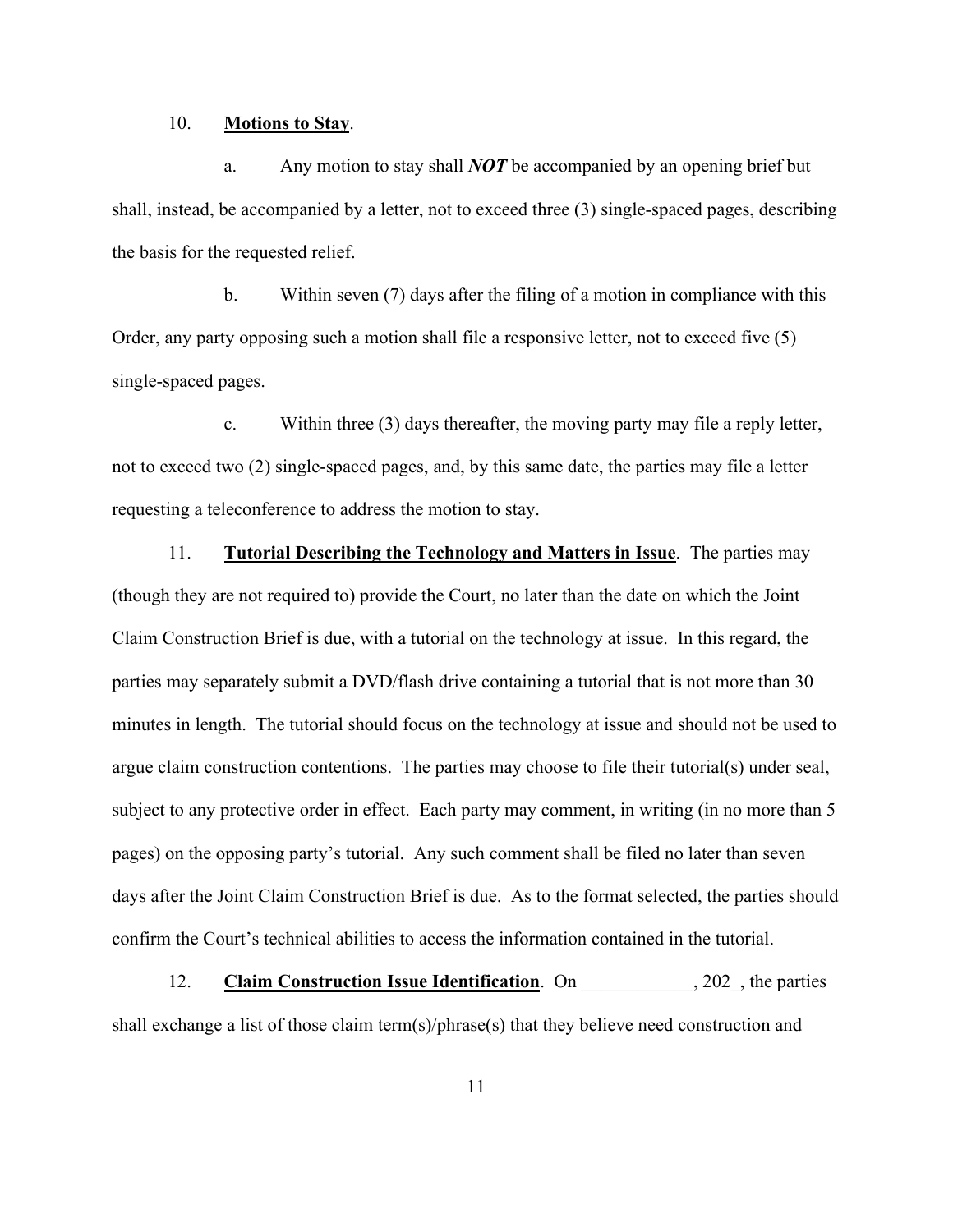their proposed claim construction of those term(s)/phrase(s). This document will not be filed with the Court. Subsequent to exchanging that list, the parties will meet and confer to prepare a Joint Claim Construction Chart to be filed with the Court on \_\_\_\_\_\_\_\_\_\_\_\_, 202\_. The Joint Claim Construction Chart, in Word format, shall be e-mailed simultaneously with filing to Deborah Benyo@ded.uscourts.gov. The parties' Joint Claim Construction Chart should identify for the Court the term(s)/phrase(s) of the claim(s) in issue, and should include each party's proposed construction of the disputed claim language with citation(s) only to the intrinsic evidence in support of their respective proposed constructions. A copy of the patent(s) at issue as well as those portions of the intrinsic record relied upon shall be submitted with this Joint Claim Construction Chart. In this joint submission, the parties shall not provide argument. Each party shall file concurrently with the Joint Claim Construction Chart a "Motion for Claim Construction" that requests the Court to adopt the claim construction position(s) of that party set forth in the Joint Claim Construction Chart. The motion shall not contain any argument and shall simply state that the party "requests that the Court adopt the claim construction position[s] of [the party] set forth in the Joint Claim Construction Chart (D.I. [ ])."

13. **Claim Construction Briefing**. Plaintiff shall serve, but not file, its opening brief, not to exceed 20 pages, on claim construction on or before \_\_\_\_\_\_\_\_\_\_\_\_, 202\_. Defendant shall serve, but not file, its answering claim construction brief, not to exceed 30 pages, on or before \_\_\_\_\_\_\_\_\_\_, 202\_. Plaintiff shall serve, but not file, its reply brief, not to exceed 20 pages, on or before \_\_\_\_\_\_\_\_\_\_, 202\_. Defendant shall serve, but not file, its surreply brief, not to exceed 10 pages, on or before \_\_\_\_\_\_\_\_\_\_\_\_, 202\_. No later than \_\_\_\_\_\_\_\_\_\_\_\_\_, the parties shall file a Joint Claim Construction Brief. The parties shall copy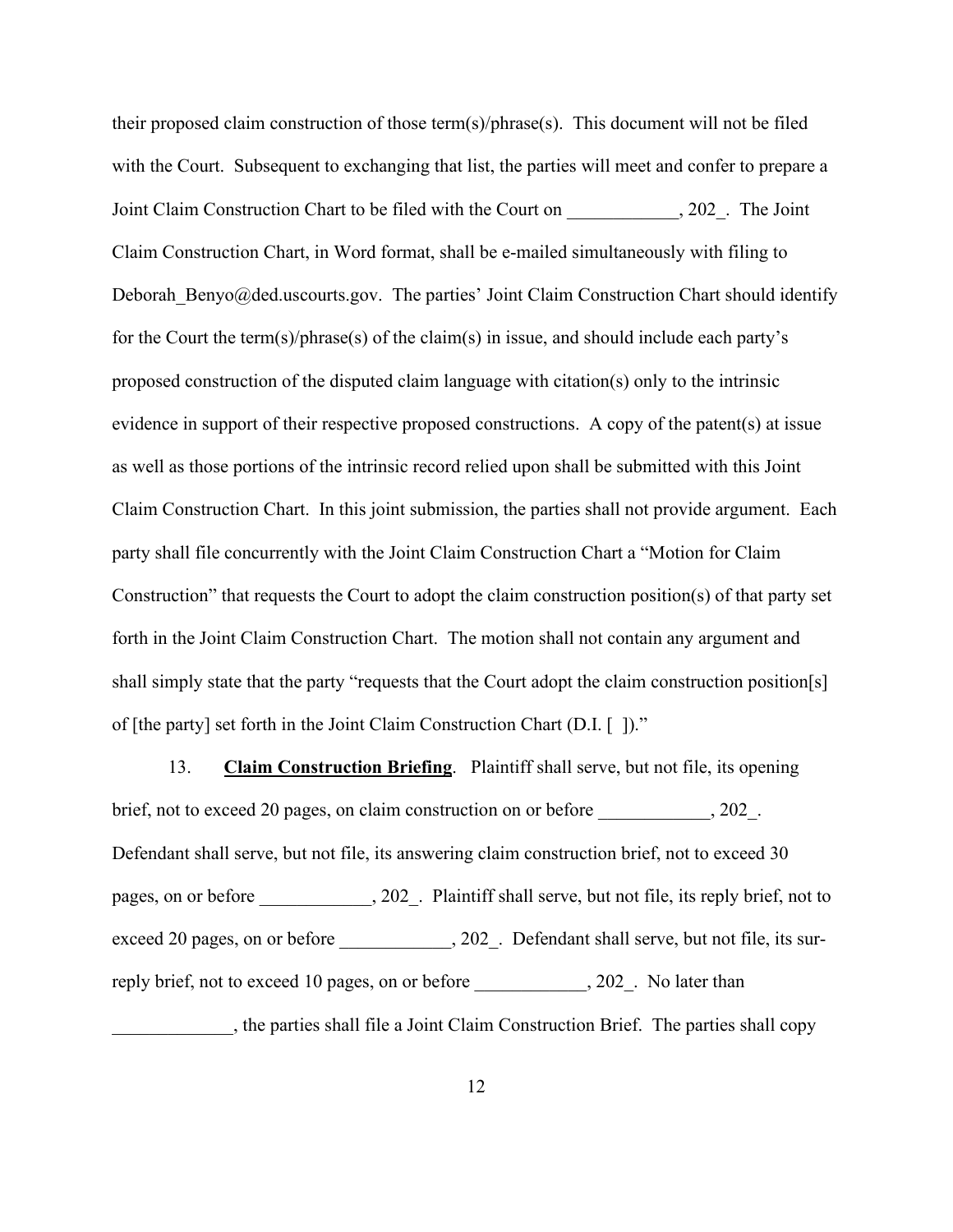and paste their unfiled briefs into one brief, with their positions on each claim term in sequential

order, in substantially the form below:

- I. Agreed-upon Constructions
- II. Disputed Constructions
- A. [TERM 1]
	- 1. Plaintiff's Opening Position
	- 2. Defendant's Answering Position
	- 3. Plaintiff's Reply Position
	- 4. Defendant's Sur-Reply Position

### B. [TERM 2]

- 1. Plaintiff's Opening Position
- 2. Defendant's Answering Position
- 3. Plaintiff's Reply Position
- 4. Defendant's Sur-Reply Position

The parties need not include any general summaries of the law relating to claim construction. If there are any materials that would be submitted in an appendix, the parties shall file them in a joint appendix.

### 14. **Hearing on Claim Construction**. Beginning at .m. on  $\qquad \qquad$ ,

202, the Court will hear argument on claim construction. The parties shall notify the Court, by joint letter submission, no later than the date on which the Joint Claim Construction Brief is due: (i) whether they request leave to present testimony at the hearing; (ii) the amount of time they are requesting be allocated to them for the hearing; and (iii) the order in which they intend to present the claim terms at issue, including which side will present first for each term. Provided that the parties comply with all portions of this Scheduling Order, and any other orders of the Court, the Court will endeavor to issue its claim construction order within sixty (60) days of the conclusion of the claim construction hearing.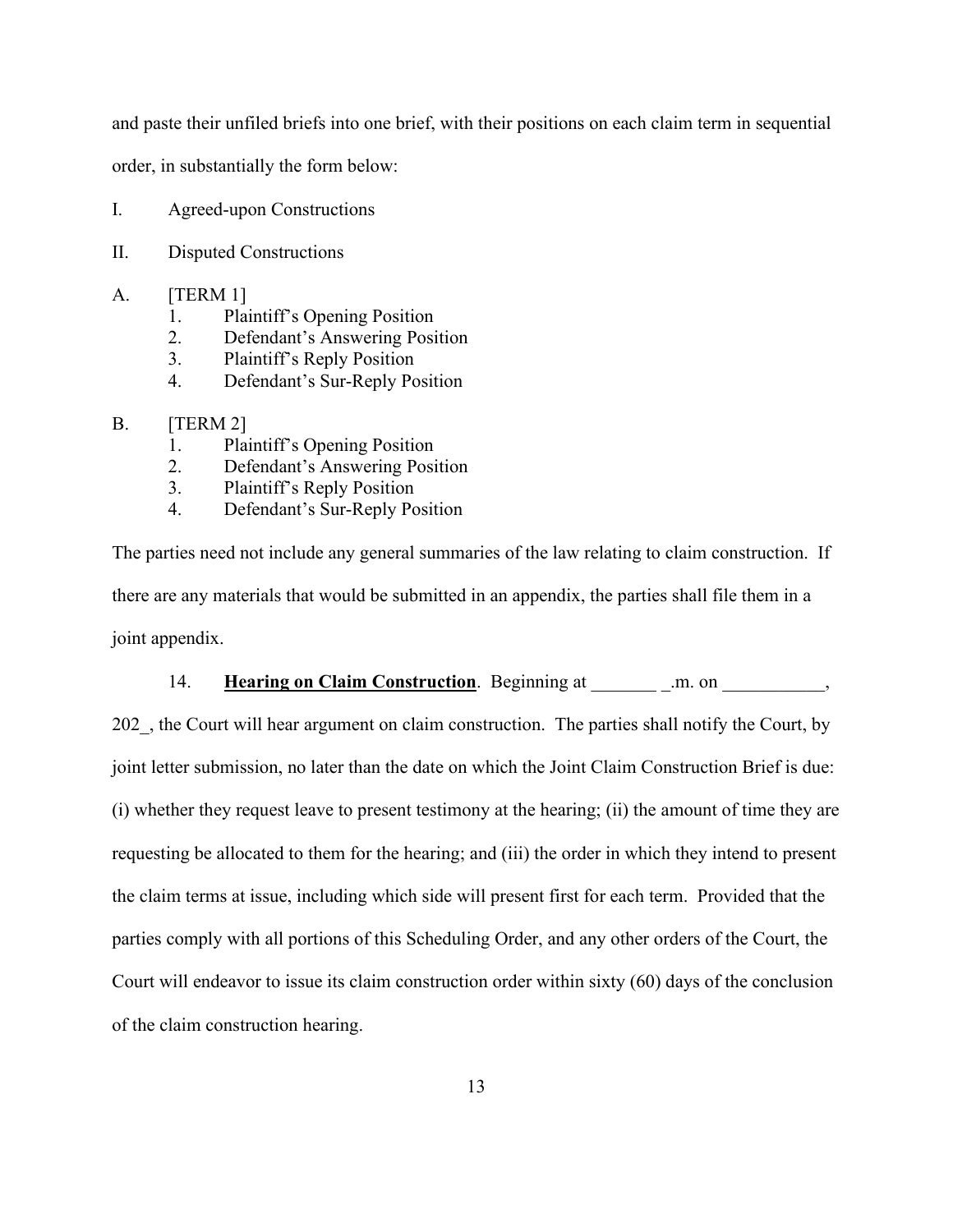15. **Interim Status Report**. On 202, counsel shall file a joint letter with the Court with an interim report on the nature of the matters in issue and the progress of discovery to date. Thereafter, if the Court deems it necessary, it will schedule a status conference.

16. **Supplementation**. Absent agreement among the parties, and approval of the Court, no later than  $\qquad \qquad$ , the parties must finally supplement, *inter alia*, the identification of all accused products and of all invalidity references.

#### 17. **Case Dispositive Motions**.

[For ANDA cases] Absent agreement between the parties, and prior approval from the Court, the Court will not hear case dispositive motions in ANDA cases.

[For non-ANDA cases] a. All case dispositive motions, an opening brief, and affidavits, if any, in support of the motion shall be served and filed on or before \_\_\_\_\_\_\_\_\_\_, 202 . Briefing will be presented pursuant to the Court's Local Rules, as modified by this Order.

b. No early motions without leave. No case dispositive motion under Rule 56 may be filed more than ten (10) days before the above date without leave of the Court. A party seeking leave to file a case dispositive motion prior to ten (10) days before the deadline set forth above shall do so by filing a motion and an accompanying letter brief with the Court of no more than four (4) single-spaced pages, explaining the reasons why an earlier-filed motion should be permitted. If any party wishes to contest this request, it may do so by filing a responsive letter brief of no more than four (4) single-spaced pages, within seven (7) days from the date the requesting party filed its brief. No reply briefs shall be filed.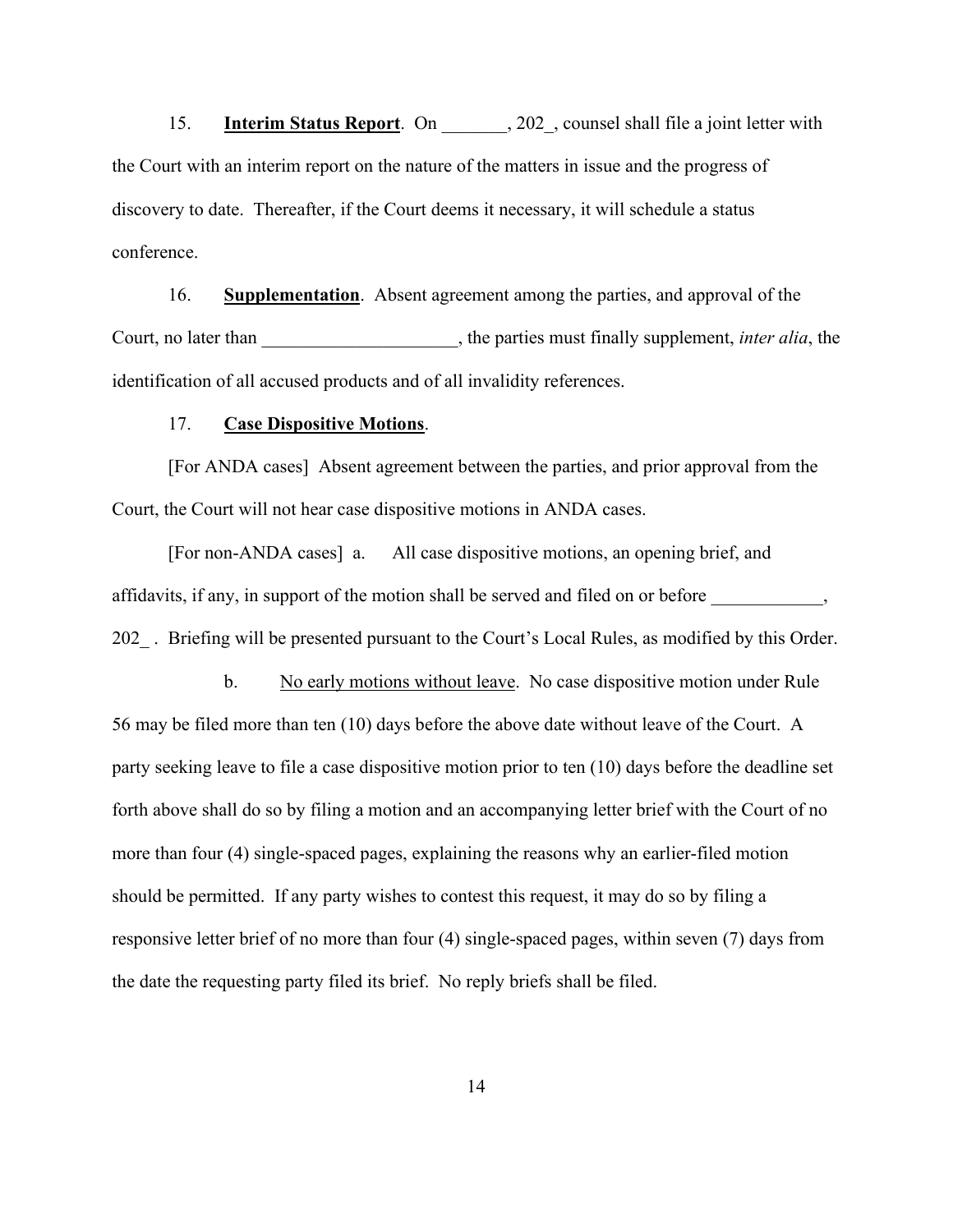c. Concise Statement of Facts Requirement. Any motion for summary judgment shall be accompanied by a separate concise statement, not to exceed six pages, which details each material fact that the moving party contends is essential for the Court's resolution of the summary judgment motion (not the entire case) and as to which the moving party contends there is no genuine issue to be tried. Each fact shall be set forth in a separate numbered paragraph and shall be supported by specific citation(s) to the record.

Any party opposing the motion shall include with its opposing papers a response to the moving party's concise statement, not to exceed six pages, which admits or disputes the facts set forth in the moving party's concise statement on a paragraph-by-paragraph basis. To the extent a fact is disputed, the basis of the dispute shall be supported by specific citation(s) to the record. Failure to respond to a fact presented in the moving party's concise statement of facts shall indicate that fact is not in dispute for purposes of summary judgment. The party opposing the motion may also include with its opposing papers a separate concise statement, not to exceed four pages, which sets forth material facts as to which the opposing party contends there is a genuine issue to be tried. Each fact asserted by the opposing party shall also be set forth in a separate numbered paragraph and shall be supported by specific citation(s) to the record.

d. The moving party shall include with its reply papers a response to the opposing party's concise statement of facts, not to exceed four pages, on a paragraph-byparagraph basis.

e. Page limits combined with *Daubert* motion page limits. Each party is permitted to file as many case dispositive motions as desired; provided, however, that each *SIDE* will be limited to a combined total of 40 pages for all opening briefs, a combined total of 40

15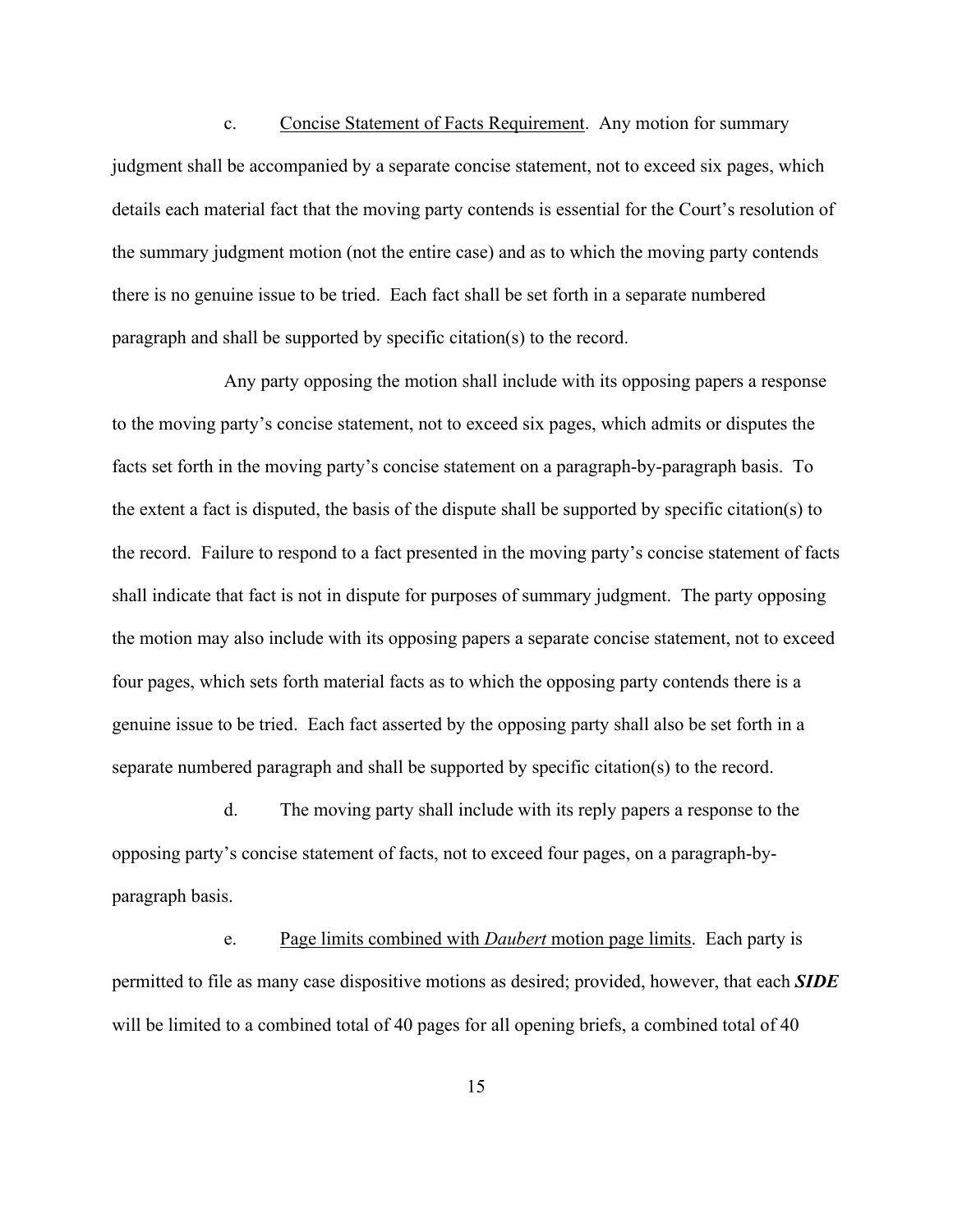pages for all answering briefs, and a combined total of 20 pages for all reply briefs regardless of the number of case dispositive motions that are filed. In the event that a party files, in addition to a case dispositive motion, a *Daubert* motion to exclude or preclude all or any portion of an expert's testimony, the total amount of pages permitted for all case dispositive and *Daubert* motions shall be increased to 50 pages for all opening briefs, 50 pages for all answering briefs, and 25 pages for all reply briefs for each *SIDE*. [1](#page-15-0)

f. Hearing. The Court will hear argument on all pending case dispositive and *Daubert* motions on beginning at \_\_\_\_\_\_\_. The parties should propose a date approximately two to three months prior to the requested pretrial conference date.]

18. **Applications by Motion**. Except as otherwise specified herein, any application to the Court shall be by written motion filed with the Court. Any non-dispositive motion should contain the statement required by Local Rule 7.1.1.

19. **Pretrial Conference**. On 202, the Court will hold a pretrial conference in court with counsel beginning at \_\_\_\_\_\_\_\_.m. [The parties should request a date approximately two to four weeks prior to their requested trial date.] Unless otherwise ordered by the Court, the parties should assume that filing the pretrial order satisfies the pretrial disclosure requirement of Federal Rule of Civil Procedure 26(a)(3). The parties shall file with the Court the joint proposed final pretrial order with the information required by the form of Patent Pretrial

<span id="page-15-0"></span><sup>&</sup>lt;sup>1</sup> The parties must work together to ensure that the Court receives no more than a *total* of 250 *pages* (i.e.,  $50 + 50 + 25$  regarding one side's motions, and  $50 + 50 + 25$  regarding the other side's motions) of briefing on all case dispositive motions and *Daubert* motions that are covered by this scheduling order and any other scheduling order entered in any related case that is proceeding on a consolidated or coordinated pretrial schedule.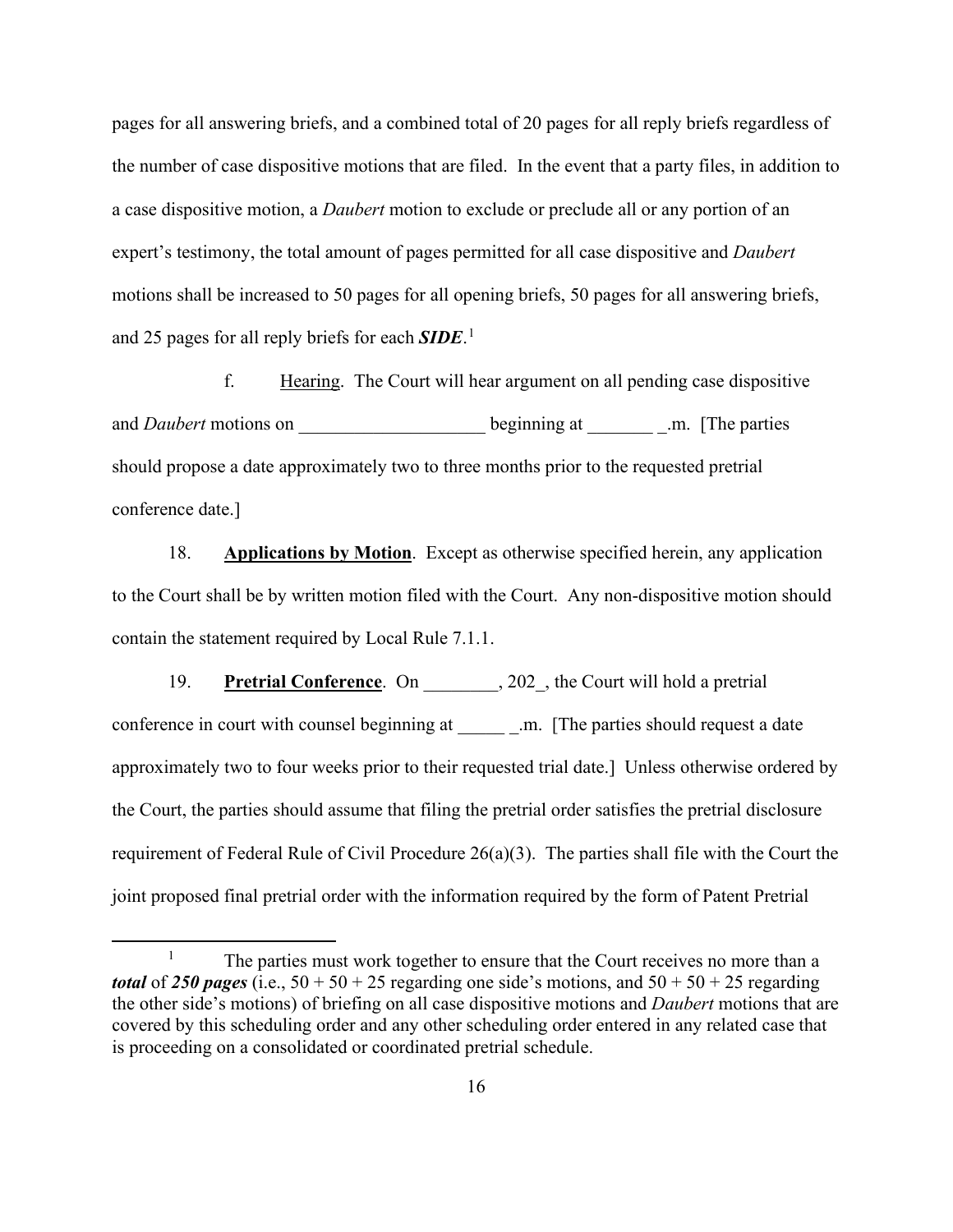Order, which can be found in the "Forms" tab on Judge Burke's section of the Court's website [\(www.ded.uscourts.gov\),](http://www.ded.uscourts.gov),/) on or before \_\_\_\_\_\_\_\_, 202\_. [The parties should insert a date no less than seven (7) days before the requested pretrial conference date.] Unless otherwise ordered by the Court, the parties shall comply with the timeframes set forth in Local Rule 16.3(d)(1)-(3) for the preparation of the joint proposed final pretrial order.

As noted in the Patent Pretrial Order, the parties shall include in their joint proposed pretrial order, among other things:

a. a request for a specific number of *hours* for their trial presentations, as well as a requested number of days, based on the assumption that in a typical jury trial day (in which there is not jury selection, jury instruction, or deliberations), there will be 5  $\frac{1}{2}$  to 6  $\frac{1}{2}$ hours of trial time, and in a typical bench trial day there will be 6 to 7 hours of trial time;

b. their position as to whether the Court should allow objections to efforts to impeach a witness with prior testimony, including objections based on lack of completeness and/or lack of inconsistency;

c. their position as to whether the Court should rule at trial on objections to expert testimony as beyond the scope of prior expert disclosures, taking time from the parties' trial presentation to argue and decide such objections, or defer ruling on all such objections unless renewed in writing following trial, subject to the proviso that a party prevailing on such a post-trial objection will be entitled to have all of its costs associated with a new trial paid for by the party that elicited the improper expert testimony at the earlier trial; and;

d. their position as to how to make motions for judgment as a matter of law, whether it be immediately at the appropriate point during trial or at a subsequent break, whether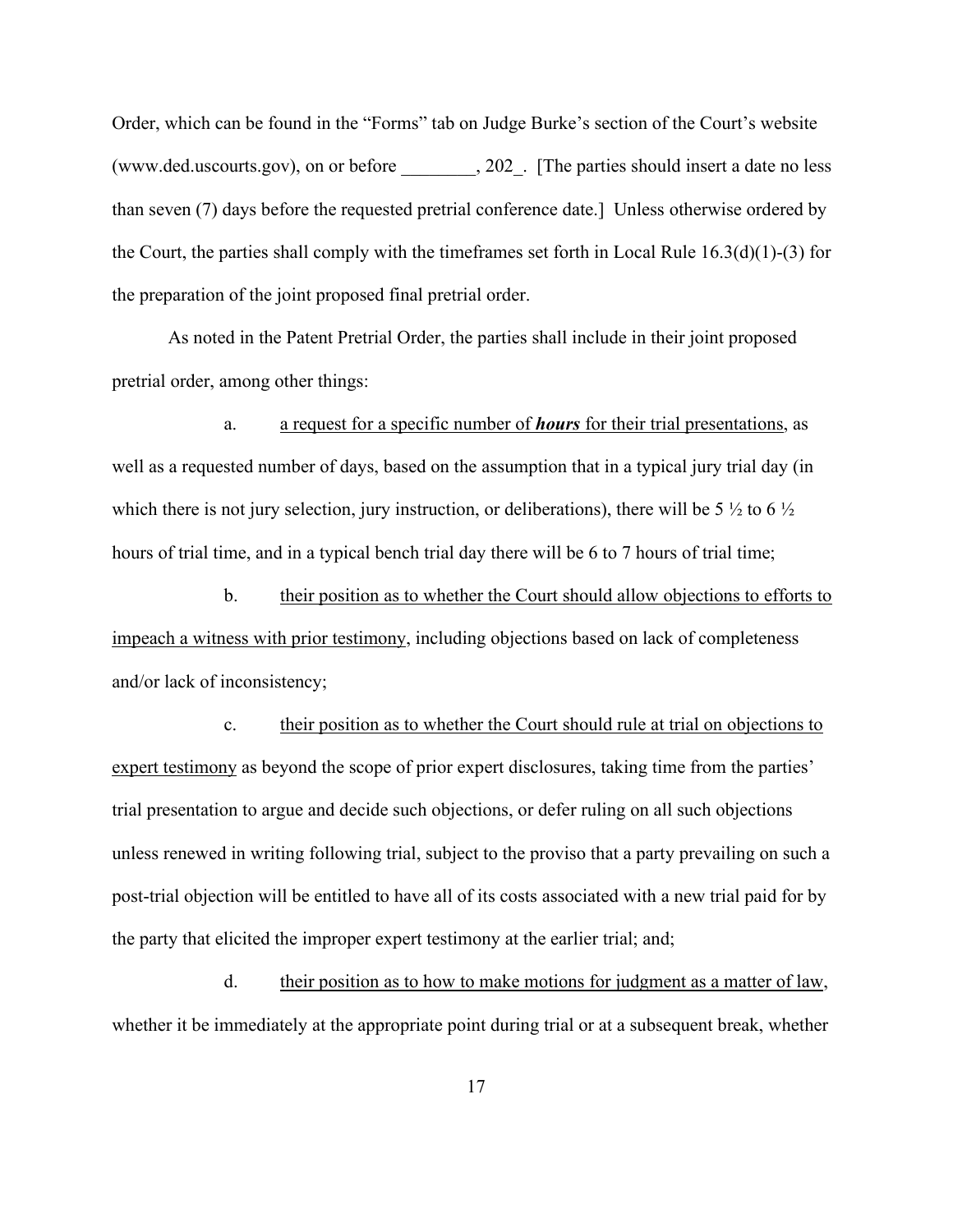the jury should be in or out of the courtroom, and whether such motions may be supplemented in writing.

20. **Motions** *in Limine*. Motions *in limine* shall not be separately filed. All *in limine*  requests and responses thereto shall be set forth in the proposed pretrial order. Each *SIDE* shall be limited to three (3) *in limine* requests, unless otherwise permitted by the Court. The *in limine*  request and any response shall contain the authorities relied upon; each *in limine* request may be supported by a maximum of three (3) single-spaced pages of argument and may be opposed by a maximum of three (3) single-spaced pages of argument, and the party making the *in limine*  request may add a maximum of one (1) additional single-spaced page in reply in support of its request. If more than one party is supporting or opposing an *in limine* request, such support or opposition shall be combined in a single three (3)-page single-spaced submission (and, if the moving party, a single one (1)-page single-spaced reply), unless otherwise ordered by the Court. No separate briefing shall be submitted on *in limine* requests, unless otherwise permitted by the Court.

21. **Jury Instructions, Voir Dire, and Special Verdict Forms**. Where a case is to be tried to a jury, pursuant to Local Rules 47.1 and 51.1 the parties should file (i) proposed voir dire, (ii) preliminary jury instructions, (iii) final jury instructions, and (iv) special verdict forms three (3) full business days before the final pretrial conference. This submission shall be accompanied by a courtesy copy containing electronic files of these documents, in Word format, which may be submitted by e-mail to the trial judge's staff.

22. **Trial**. This matter is scheduled for a \_\_ day \_\_\_\_ [jury/bench] trial beginning at 9:30 a.m. on \_\_\_\_\_\_\_\_, 202\_, with the subsequent trial days beginning at 9:00 a.m. Until the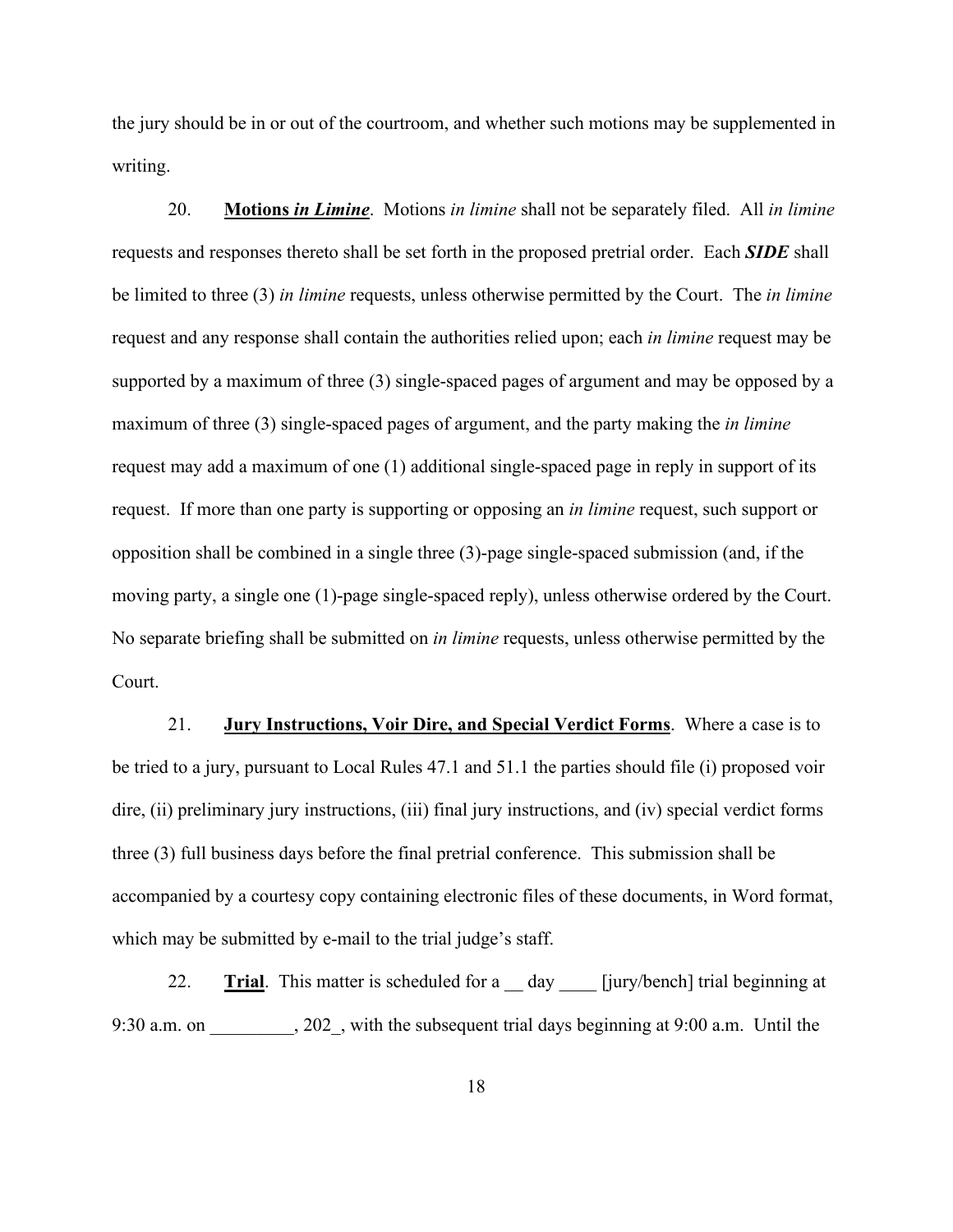case is submitted to the jury for deliberations, the jury will be excused each day at 4:30 p.m. The trial will be timed, as counsel will be allocated a total number of hours in which to present their respective cases.

23. [Eliminate this paragraph in ANDA cases] **Judgment on Verdict and Post-Trial Status Report**. Within seven (7) days after a jury returns a verdict in any portion of a jury trial, the parties shall jointly file a form of order to enter judgment on the verdict. At the same time, the parties shall file a joint status report, indicating among other things how the case should proceed and listing any post-trial motions each party intends to file.

# 24. **Post-Trial Motions**.

[For ANDA cases] The parties will address the post-trial briefing schedule and page limits in the proposed final pretrial order.

[For non-ANDA cases] Unless otherwise ordered by the Court, all *SIDES* are limited to a maximum of 20 pages of opening briefs, 20 pages of answering briefs, and 10 pages of reply briefs relating to any post-trial motions filed by that side, no matter how many such motions are filed.

> Christopher J. Burke UNITED STATES MAGISTRATE JUDGE